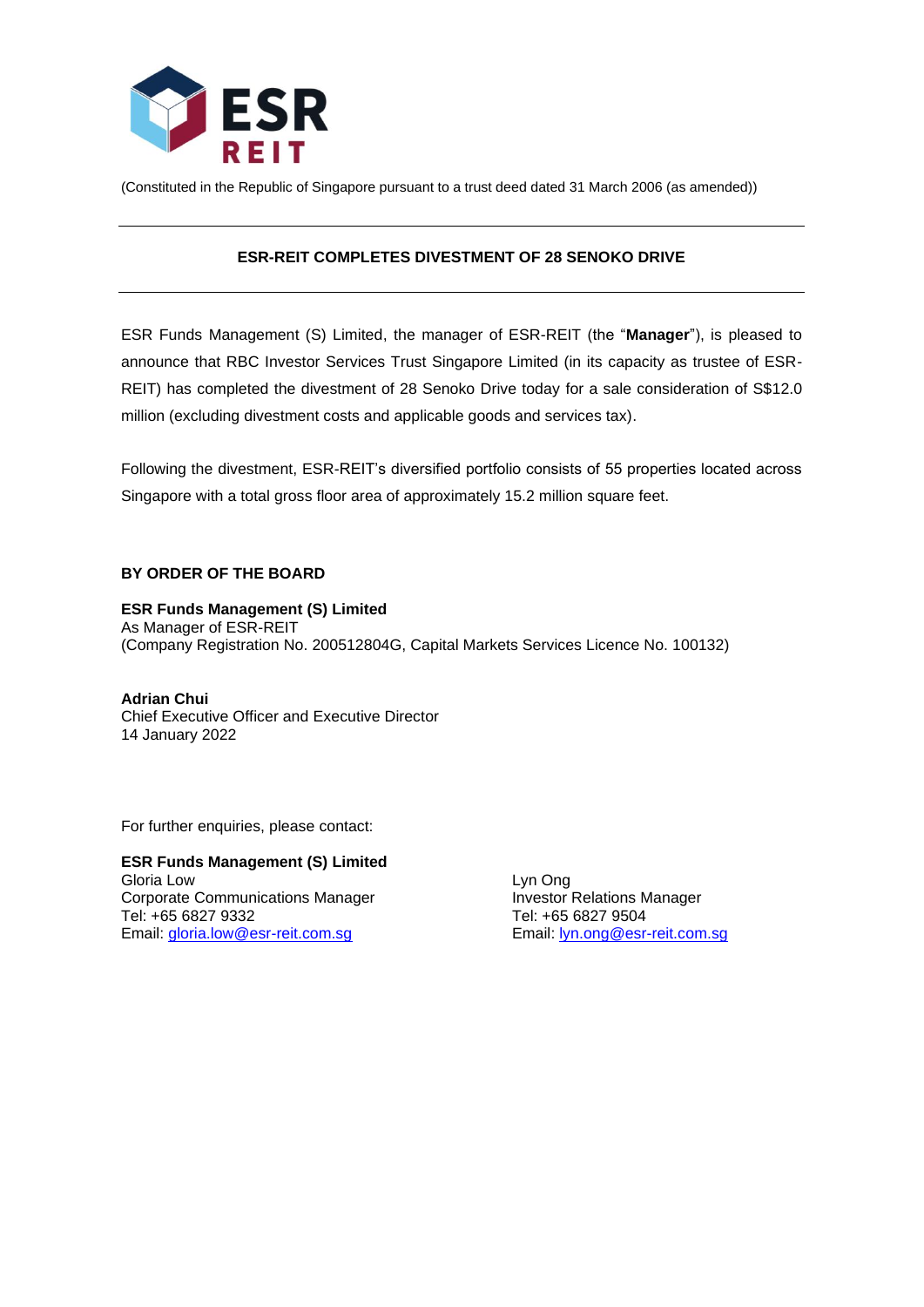# **About ESR-REIT**

ESR-REIT has been listed on the Singapore Exchange Securities Trading Limited since 25 July 2006.

ESR-REIT invests in quality income-producing industrial properties and as at 30 June 2021 holds interest in a diversified portfolio of 58 properties located across Singapore, with a total gross floor area of approximately 15.6 million square feet and an aggregate property value of S\$3.2 billion<sup>1</sup>. The properties are in the following business sectors: Business Park, High-Specs Industrial, Logistics/Warehouse and General Industrial, and are located close to major transportation hubs and key industrial zones island-wide. ESR-REIT also holds a 10.0% interest in ESR Australia Logistics Partnership, a private fund comprising 36 predominantly freehold logistics properties all located in Australia.

The Manager's objective is to provide Unitholders with a stable income stream through the successful implementation of the following strategies:

- Acquisition of value-enhancing properties;
- Proactive asset management;
- Divestment of non-core properties; and
- Prudent capital and risk management.

ESR Funds Management (S) Limited, the Manager of ESR-REIT, is owned by namely, ESR Cayman Limited ("**ESR**") (67.3%), Shanghai Summit Pte. Ltd. (25.0%), and Mitsui & Co., Ltd (7.7%).

For further information on ESR-REIT, please visit [www.esr-reit.com.sg.](http://www.esr-reit.com.sg/)

## **About the Sponsor, ESR**

ESR is the largest APAC focused logistics real estate platform by gross floor area ("GFA") and by value of the assets owned directly and by the funds and investment vehicles it manages with a growing presence in data centres. ESR and the funds and investment vehicles it manages are backed by some of the world's preeminent investors including APG, CPP Investments, JD.com, Oxford Properties, PGGM and SK Holdings. The ESR platform spans major economies across the APAC region, including China, Japan, South Korea, Singapore, Australia, India, Vietnam and Indonesia. As of 30 June 2021, the fair value of the properties directly held by ESR and the assets under management with respect to the funds and investment vehicles managed by ESR recorded approximately US\$36.3 billion, and GFA of properties completed and under development as well as GFA to be built on land held for future development comprised over 22.6 million sqm in total. Listed on the Main Board of The Stock Exchange of Hong Kong Limited in November 2019, ESR is a constituent of the FTSE Global Equity Index Series (Large Cap), Hang Seng Composite Index and MSCI Hong Kong Index.

For more information on ESR, please visit [www.esr.com.](https://apc01.safelinks.protection.outlook.com/?url=http%3A%2F%2Fwww.esr.com&data=02%7C01%7Cgloria.low%40esr-reit.com.sg%7Cb18ed7da682643de8b7008d766916f05%7C6ed733c0622d401d8f49b2984c7d765f%7C0%7C0%7C637090647129612986&sdata=hiUu8gk6thHcFkbiXEp08i9y2Ux64on2c0ivRFvmSek%3D&reserved=0)

<sup>1</sup> Includes 100% of the valuation of 7000 Ang Mo Kio Avenue 5 and 48 Pandan Road, in which ESR-REIT holds 80% interest in 7000 Ang Mo Kio Avenue 5 and 49% interest in 48 Pandan Road, but excludes the effects arising from the adoption of Financial Reporting Standard (FRS) 116 *Leases* which became effective on 1 January 2019.